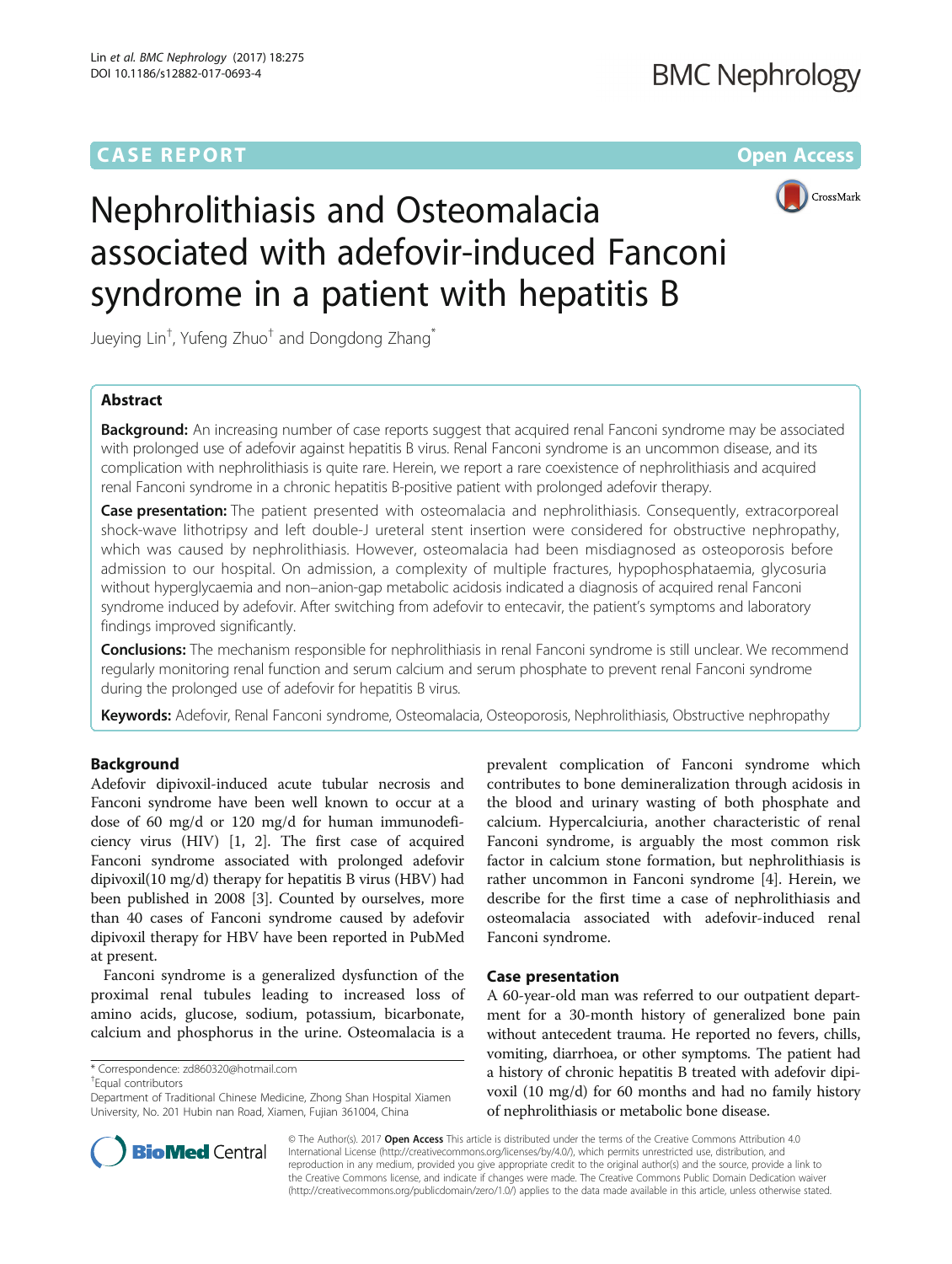<span id="page-1-0"></span>A whole-body bone scan was performed 18 months later in another hospital because of bone pain. It revealed multiple abnormal areas with increased tracer uptake in the bilateral ribs, bilateral sacroiliac joints, and bilateral tibias, which were consistent with multiple fractures. Serum intact parathyroid hormone (PTH) and tumour markers were normal. Osteoporosis was diagnosed and treated with alendronate, calcitriol, and calcium carbonate.

The patient's bone pain was alleviated slightly after 6 months of treatment. Then, he was sent to the haematology department of the hospital mentioned above. Laboratory data are listed in Table 1. An ultrasound revealed stones in both kidneys and left ureteral stone combined with left hydronephrosis. A further CT scan of the urinary system without contrast revealed high-density images of both renal lower calyces, with left ureteral stone complicated by hydronephrosis on the left kidney, which suggested obstructive nephropathy caused by nephrolithiasis(Fig. [1\)](#page-2-0). The total glomerular filtration rate was 41.89 ml/min evaluated by renal dynamic imaging with 99mTc-DTPA (techne-tium-99 m diethylene triamine penta-acetic acid) as exogenous markers. A DXA scan showed that the T-score of the left femoral neck was

Table 1 laboratory Data

| Variable                    | Reference range     | Other hospital | On admission | After Treatment |
|-----------------------------|---------------------|----------------|--------------|-----------------|
| Serum                       |                     |                |              |                 |
| Phosphate                   | 0.8-1.6 mmol/l      | 0.51           | 0.63         | 0.94            |
| Calcium                     | 2.17-2.75 mmol/l    | 2.01           | 2.12         | 2.44            |
| Potassium                   | 3.50-5.30 mmol/l    | 3.38           | 3.75         | 3.80            |
| Chloride                    | 96-108 mmol/l       | 111            | 107.75       | 105             |
| Sodium                      | 135-145 mmol/l      | 142            | 135          | 137             |
| Magnesium                   | 0.7-1.10 mmol/l     | 0.90           | 0.97         | 1.01            |
| Urea nitrogen               | 2.9-8.2 mmol/l      | 6.04           | 4.95         | 5.06            |
| Creatinine                  | 44-133umol/l        | 158            | 139.6        | 134             |
| Uric acid                   | 208-506umol/l       | 136            | 133.1        | 230             |
| Anion-gap                   | 8.0-16.0 mmol/l     | 9.0            | 10.7         | 12              |
| Albumin                     | 35-55 g/l           | 47.10          | 45.0         | 50              |
| ALP                         | 10-150u/l           | 109            | 304.9        | 147             |
| <b>FBG</b>                  | 3.9-6.1 mmol/l      | 5.7            | 5.6          | 5.6             |
| 25(OH) D3                   | 27.7-107.0 nmol/l   | <b>NA</b>      | 36.7         | $\sf NA$        |
| iPTH                        | 15-65 pg/ml         | 22.40          | 92.29        | 72.7            |
| Lead(Pb)                    | 0-200µg/l           | 12.5           | <b>NA</b>    | NA              |
| Fibroblast growth factor 23 | 0-180RU/ml          | <b>NA</b>      | <b>NA</b>    | <b>NA</b>       |
| Arterial blood gas          |                     |                |              |                 |
| pH                          | $7.35 - 7.45$       | $\sf NA$       | 7.32         | 7.37            |
| AB                          | 21.4-27.3 mmol/l    | <b>NA</b>      | 18.20        | 22.0            |
| PaCO <sub>2</sub>           | 4.66-6.00 KPa       | <b>NA</b>      | 4.57         | 4.86            |
| Urine                       |                     |                |              |                 |
| pH                          | $5.0 - 9.0$         | 6.50           | 7.00         | 6.0             |
| Protein                     | Negative            | $1+$           | $2+$         | Negative        |
| Glucose                     | Negative            | $2+$           | $4+$         | Negative        |
| Albumin                     | 4-230 mg/24 h       | <b>NA</b>      | 300          | NA              |
| Phosphate                   | 12.9-42.0 mmol/24 h | 11.0           | 56.5         | 84.9            |
| Calcium                     | 2.5-7.5 mmol/24 h   | 5.60           | 0.4          | 1.8             |
| Uric acid                   | 1.48-4.43 mmol/24 h | $\sf NA$       | 3.64         | 3.77            |
| N-acetyl-glucosaminidase    | $0.3 - 12.0$ u/l    | <b>NA</b>      | 21.0         | <b>NA</b>       |
| $\beta$ 2-MG                | 0-0.32 mg/l         | <b>NA</b>      | 82.5         | <b>NA</b>       |

ALP-alkaline phosphatase, AB-actual bicarbonate, FBG-fasting blood-glucose, 25(OH)D3–25-hydroxyvitamin D3, β2-MG β2-microglobulin, NA-not available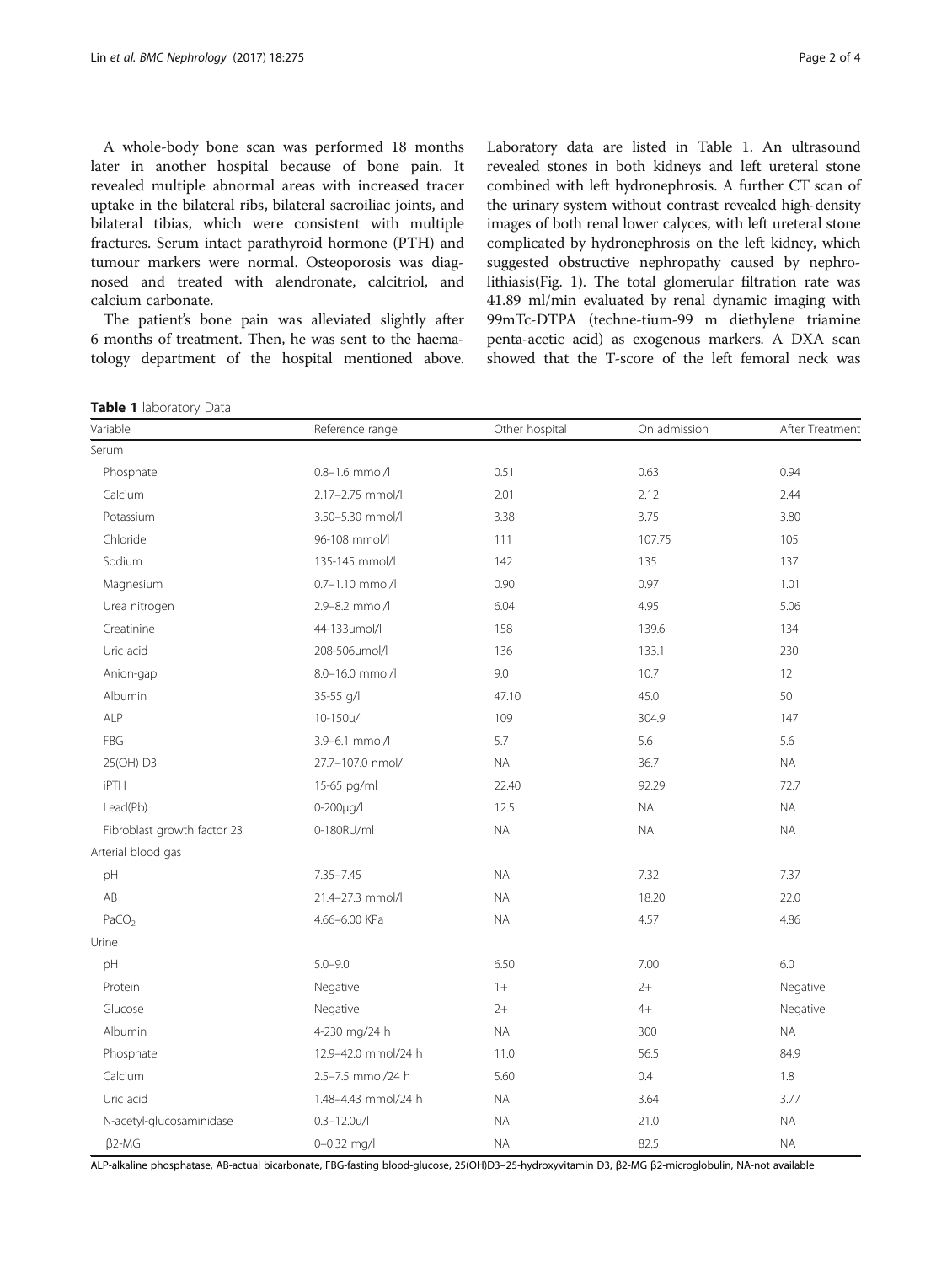<span id="page-2-0"></span>

−2.60. A re-examination of whole-body 18-FDG-PET/CT showed similar findings as the whole body bone scan performed earlier at another institution. To eliminate bone pain and renal dysfunction caused by multiple myeloma, a bone marrow biopsy was performed, and the results were normal. The cause of renal impairment was presumably nephrolithiasis-induced obstructive nephropathy. Consequently, extracorporeal shock-wave lithotripsy and left double-J ureteral stent insertion were performed to alleviate the nephrolithiasis-induced obstructive nephropathy. Subsequently, alendronate, calcitriol, and calcium carbonate were suspended by the patient for personal reason.

The patient was then referred to our inpatient department because of bone pain for 30 months. At our first examination, the patient weighed 55 kg, and his height was 168 cm, giving a body mass index (BMI) of 19.5 kg/ m<sup>2</sup>. The physical examination showed mild tenderness of the ribs. Laboratory investigations are presented in Table [1.](#page-1-0) A renal biopsy showed interstitial nephritis, and the immunohistochemistry test for HBV was negative. Mildto-moderate interstitial nephritis and focal segmental glomerulosclerosis of the renal tissue were diagnosed by electron microscopy. The diagnosis of nephrolithiasis and osteomalacia due to renal Fanconi syndrome caused by adefovir is based on multiple fractures and an elevated level of alkaline phosphatase (ALP), hypophosphataemia due to hyperphosphaturia and non–anion-gap tubular metabolic acidosis accompanied with glycosuria without hyperglycaemia. Consequently, adefovir was substituted by entecavir (0.5 mg/d) against hepatitis B virus, along with the commencement of supplementation with neutral sodium phosphate (1.5 g/d), potassium citrate (4 g/d, divided into three equal parts), calcium carbonate (elemental calcium 0.6 g/d) and calcitriol (0.5 μg/d) orally for osteomalacia. The patient responded dramatically to the entecavir and supplementation therapy, which has now lasted five years.

# Discussion

Osteomalacia is a metabolic bone disorder in adults caused by general defective mineralization of the organic bone matrix. Bone biopsy with double tetracycline labeling is the best procedure to differentiate osteomalacia from osteoporosis [\[5](#page-3-0)]. However, it is not easily executed unless the differential diagnosis cannot be made from the medical history. In osteoporosis, normal levels of serum calcium, phosphate, alkaline phosphatase, and PTH are present; by contrast, abnormalities in at least one of these measurements are common in osteomalacia [[6\]](#page-3-0). The bone disorders point to the diagnosis of osteomalacia instead of osteoporosis in the case.

Nephrolithiasis is infrequently encountered in renal Fanconi syndrome [\[4](#page-3-0)]. Type 3 renal tubular acidosis is a mixture of distal renal tubular acidosis and renal Fanconi syndrome. It seems more reasonable to explain the coexistence of osteomalacia and nephrolithiasis in this case. During admission to our hospital, secondary hyperparathyroidism appears to counterpoise calcium wasting in the proximal renal tubules by increasing the reabsorption of calcium in the distal tubules. Therefore, the possibility of distal renal tubular acidosis occurring is inadequate.

In theory, the insolubility of adefovir in urinary environment may cause chemical stones. Nephrolithiasis has been demonstrated to be an adverse effect of indinavir when used as an antiretroviral agent for HIV [\[7](#page-3-0)]. However, the association between prolonged use of adefovir